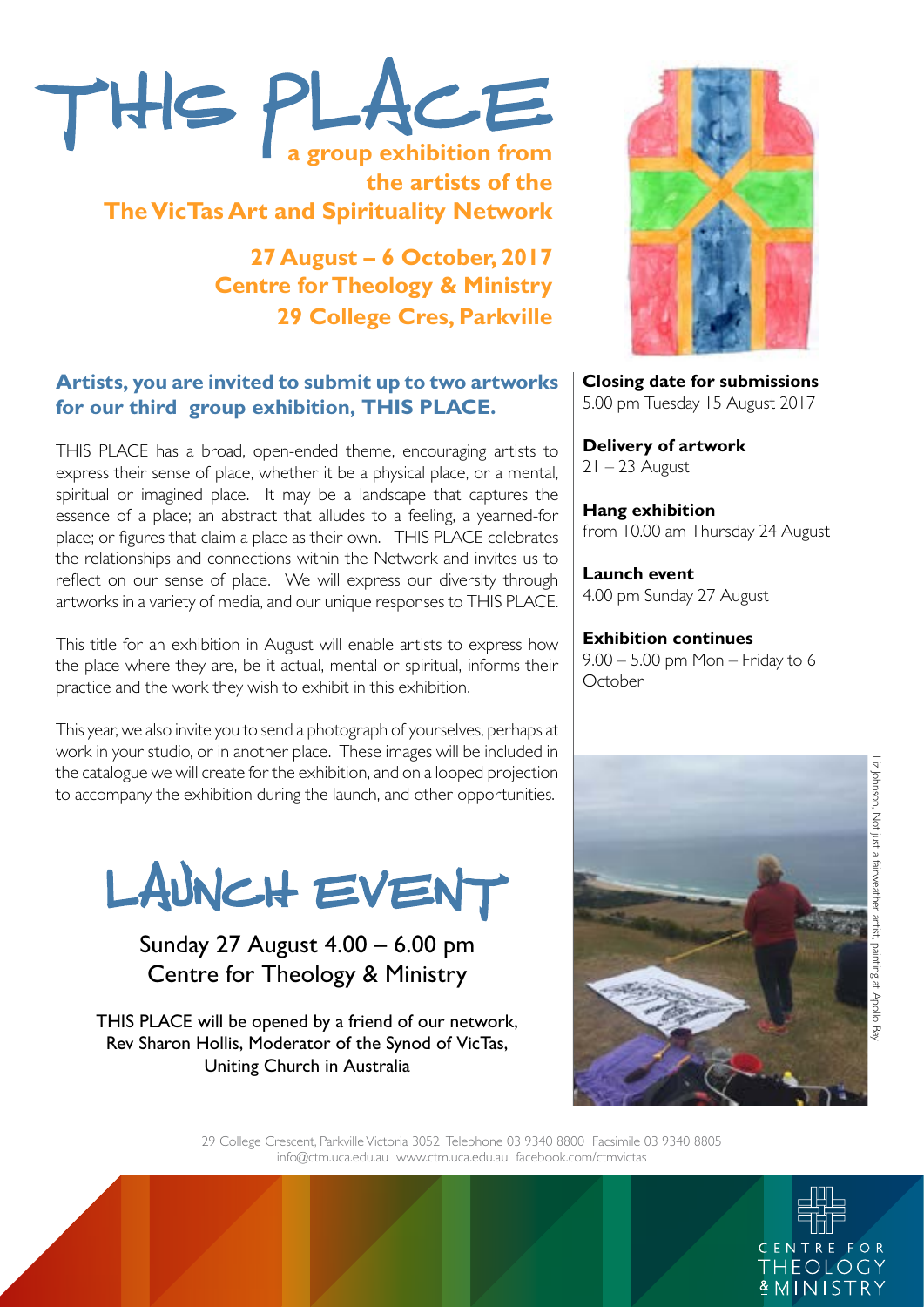

**a group exhibition Centre for Theology & Ministry 29 College Cres, Parkville**



# **Exhibition Terms and Conditions**

#### **Types of artwork accepted**

Works may be in any medium and up to two entries are sought from members of the VicTas Art and Spirituality Network. We hope to exhibit all the works offered however there are limitations because of space, suitability, fragility. All work must be ready for hanging or display; sculptures must be presented with a stand which should be sturdy and suitable for the gallery space.

#### **Submission information**

For each artwork please fill out a separate form and include up to 3 high resolution jpeg files, which may include a close-up to give us an appreciation of the texture or detail. We prefer entries to be submitted electronically. If this is not possible, please provide good quality photographs. For photography or multimedia entries, - please submit a CD or DVD of the finished work.

#### **Selection**

We hope to display all submissions, however, there are limitations due to space, suitability and fragility. All work must be ready for hanging or display. Sculptures must be presented with a sturdy plinth suitable for the gallery space. Please contact the Exhibition Planning Group to discuss installation of large or fragile work.

# **Delivery of Artwork**

Artists are responsible for organising transport to and from the CTM at their own expense and risk. Selected artworks must be delivered to the CTM ready for hanging or display. Pick up artwork in the week beginning 9 October. Call ahead to advise reception when you will be here and arrange a car park if necessary. Phone 9340 8800.

#### **Sale of Artworks**

Please indicate whether your artwork is for sale. Sales of artworks will attract a commission of 20% to the CTM. The CTM will record and provide a receipt for sales, and a spread sheet detailing sales with purchaser contact details. At the conclusion of the exhibition the CTM will pay total sales less 20% to the artist. Each artist will need to submit an invoice showing an ABN or complete a supplier statement.

#### **Insurance**

The Uniting Church in Australia will cover accidental loss or damage suffered by any artwork during the exhibition under the Uniting Church of Australia's insurance policy.

# **Use of images**

We request your permission to use images of artwork for publicity and social media promotion with attribution.

# **Catalogue**

Your entry fee will subsidise a colour printed exhibition catalogue, which will be made available at the exhibition for a donation. Each exhibiting artist will receive a free copy.

# **Enquiries**

Please contact the Exhibition Working Group through Christine MacDowall on 0427 375760 or home 9546 6892 or email christine@macdowall.com.au

# **Entry Fee**

A \$25 non-refundable entry fee per artist covers administration and production of the exhibition catalogue. Payment may be made by credit card or cheque made out to The Uniting Church in Australia.

# **Entries close on 15 August 2017**

29 College Crescent, Parkville Victoria 3052 Telephone 03 9340 8800 Facsimile 03 9340 8805 info@ctm.uca.edu.au www.ctm.uca.edu.au facebook.com/ctmvictas